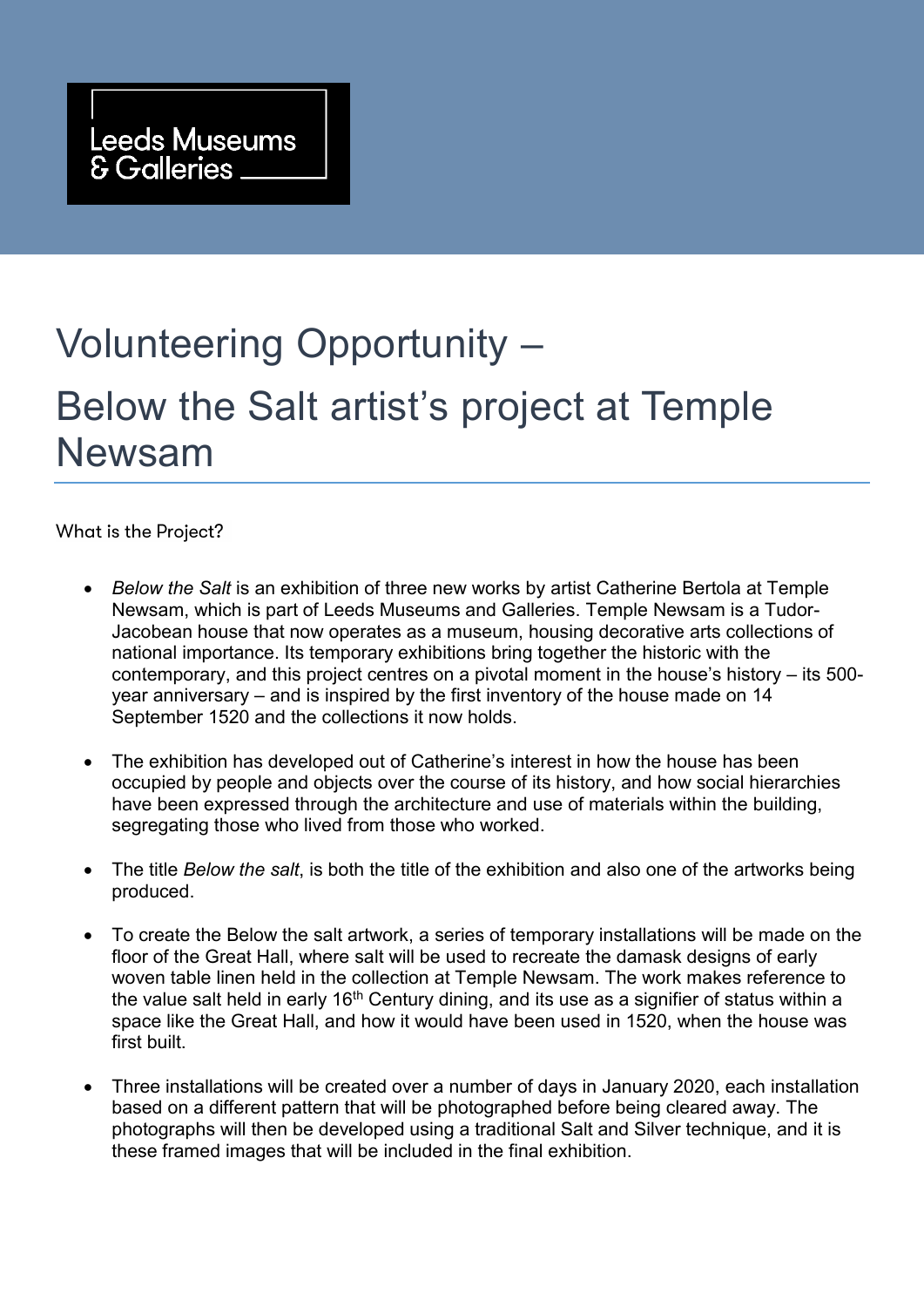- Working closely with an artist and finding out more about how they work
- Being part of creating a new and unique artwork
- Working in the historic setting of Temple Newsam and finding out more about its heritage
- Working in a small team alongside another volunteer each time

## What's involved?

- Catherine would like to recruit a team of volunteers to assist in the production of the salt installations.
- The floor pieces will made using pre-cut stencils that salt will be brushed over before being lifted off to leave the pattern. The process is relatively straightforward.
- While the task does not involved any heavy lifting, it will require being able to kneel down for periods of time (knee pads/kneelers will be provided), as well having patience and meticulous attention to detail to match up the patterns and stencils.
- Training will be given on a special briefing session prior to the installation period.
- Catherine will need assistance during January the weeks of 6th, 13th and 20th and possibly extending into the week of 27th. Exact dates during these weeks are currently being planned. Catherine will need two volunteers on each day of making, which could be broken into half-day sessions depending on people's availability.

**The role will suit people who**…… are patient, reliable and happy to follow task instructions. You may have an interest in art and/or history and are keen to find out more about how artists work. You will enjoy meeting people and being part of a team. You will be keen to learn new skills and have meticulous attention to detail. All volunteers should be willing to abide by the Council's code of conduct, but no qualifications or experience is required.

We welcome applications from all sections of the community.

## **We are committed to safeguarding and promoting the welfare of children, young people and vulnerable adults.**

| Location:      | Temple Newsam House, Temple Newsam Rd, Leeds       |
|----------------|----------------------------------------------------|
|                | <b>LS15 0AE</b>                                    |
| <b>Time</b>    | A full day or a half day                           |
| commitment:    |                                                    |
| $\mathbf{Day}$ | TBC – likely to be a range of weekdays to opt into |
|                | based on your availability                         |
| Duration:      | During January 2020                                |